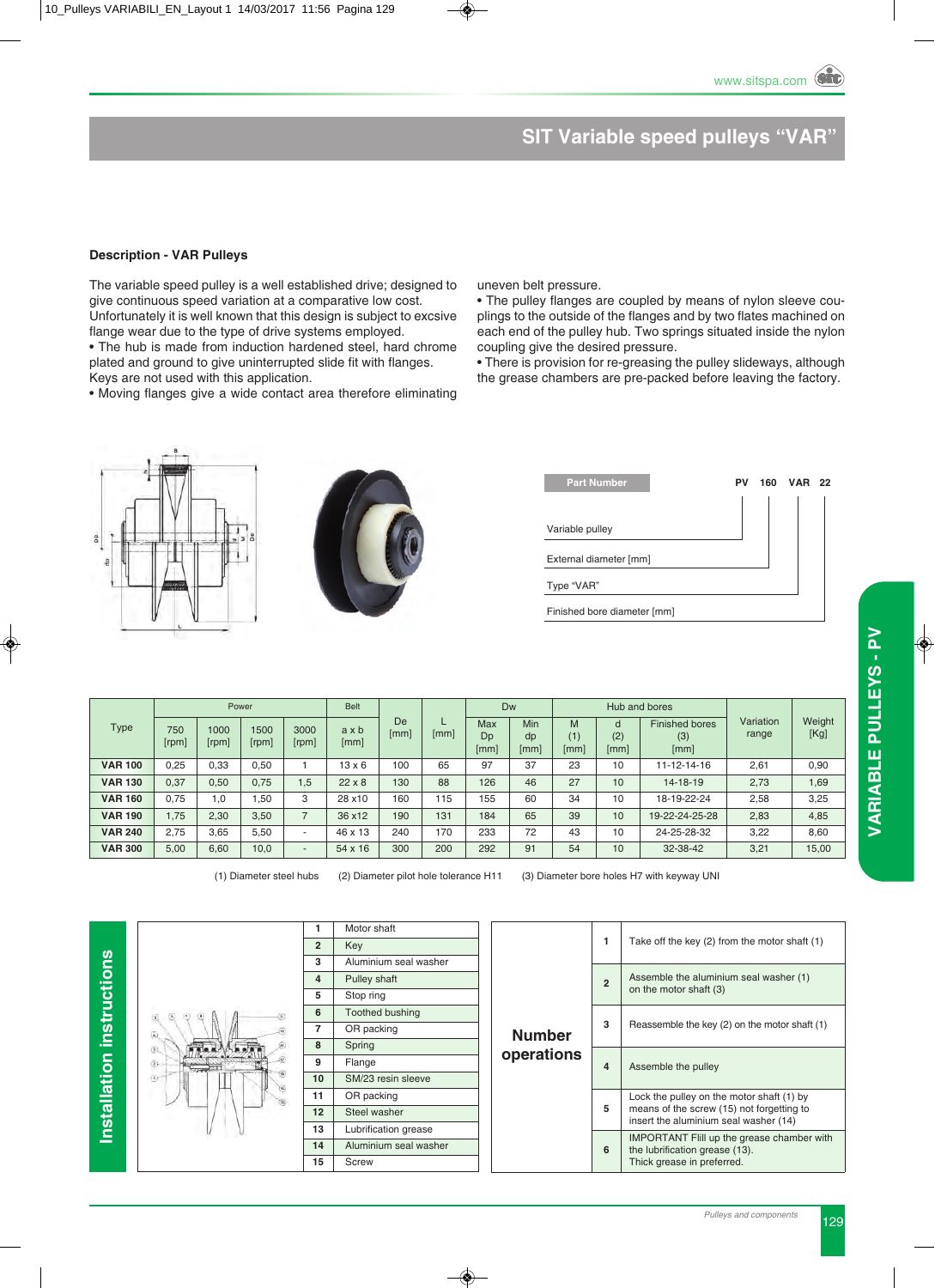

# **SIT Variable speed pulleys "FIXED"**

#### **Description - FIXED Pulleys**

Fixed driven pulley have been specifically designed to be used with VAR pulleys. They are manufactured in grey cast iron (GG20 - GG25) and are treated with a black manganese phosphating process.



| <b>Type</b>                  | <b>FIXED</b><br>100      | <b>FIXED</b><br>130 | <b>FIXED</b><br>160 | <b>FIXED</b><br>190              | <b>FIXED</b><br>240 | <b>FIXED</b><br>300      |
|------------------------------|--------------------------|---------------------|---------------------|----------------------------------|---------------------|--------------------------|
| $\alpha$                     | $25^{\circ}$             | $25^\circ$          | $25^\circ$          | $28^\circ$                       | $28^\circ$          | $28^\circ$               |
| $h$ [mm]                     | 12                       | 16                  | 18                  | 20                               | 26                  | 32                       |
| $l$ [mm]                     | 13                       | 22                  | 28                  | 36                               | 46                  | 54                       |
| $L$ [mm]                     | 20                       | 26                  | 32                  | 43                               | 52                  | 70                       |
| <b>Diameter</b><br>p<br>[mm] |                          |                     |                     | <b>Hub diameter</b><br>m<br>[mm] |                     |                          |
| 80                           | 30                       | 30                  | 35                  | ä,                               | ÷,                  | $\overline{\phantom{a}}$ |
| 90                           | 35                       | 38                  | 38                  | $\blacksquare$                   | ÷,                  | $\overline{\phantom{a}}$ |
| 100                          | 35                       | 38                  | 38                  | ÷,                               | ÷,                  | ÷,                       |
| 112                          | 40                       | 42                  | 42                  | 50                               | $\overline{a}$      | ÷                        |
| 125                          | 40                       | 46                  | 46                  | 54                               | ÷,                  | ÷,                       |
| 140                          | 40                       | 48                  | 48                  | 54                               | 55                  | $\overline{\phantom{a}}$ |
| 160                          | 45                       | 48                  | 48                  | 60                               | 68                  | ÷,                       |
| 170                          | 45                       | 55                  | 55                  | 62                               | 70                  | $\frac{1}{2}$            |
| 180                          | 50                       | 58                  | 58                  | 68                               | 75                  | 80                       |
| 200                          | 50                       | 68                  | 68                  | 70                               | 78                  | 82                       |
| 224                          | 60                       | 70                  | 70                  | 70                               | 85                  | 90                       |
| 250                          | 60                       | 70                  | 75                  | 75                               | 88                  | 92                       |
| 280                          | 60                       | 70                  | 78                  | 78                               | 90                  | 92                       |
| 315                          | 60                       | 80                  | 80                  | 80                               | 90                  | 100                      |
| 355                          | ä,                       | 85                  | 90                  | 90                               | 90                  | 95                       |
| 400                          | $\overline{\phantom{a}}$ | ÷.                  | 90                  | 90                               | 90                  | 95                       |
| 450                          | $\blacksquare$           | $\blacksquare$      | ÷                   | 90                               | 95                  | 95                       |
| 500                          | $\overline{\phantom{m}}$ | ٠                   | $\overline{a}$      | $\overline{\phantom{m}}$         | 95                  | 105                      |



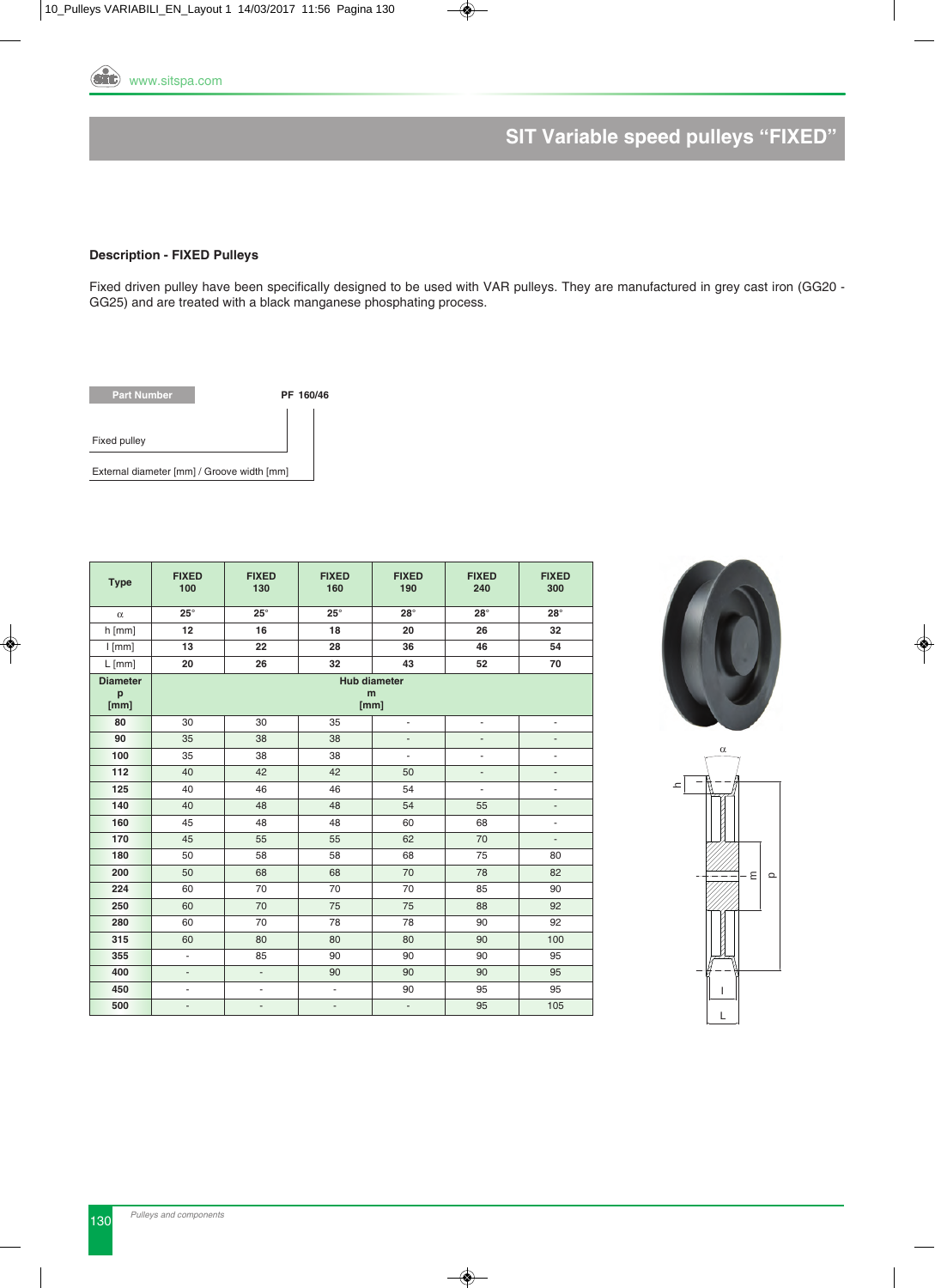# **Speed range and center distance for VAR and fixed pulleys assemblies**

#### **VAR 100**

|                   |      |      |      |                                                                    |      |      |           |      |     |                          |     |                          |     | Speed range - center distances |     |                |     |                          |                                                   |     |      |     |                |     |     |     |                |                          |  |
|-------------------|------|------|------|--------------------------------------------------------------------|------|------|-----------|------|-----|--------------------------|-----|--------------------------|-----|--------------------------------|-----|----------------|-----|--------------------------|---------------------------------------------------|-----|------|-----|----------------|-----|-----|-----|----------------|--------------------------|--|
| Pitch length [mm] |      |      |      | Speed range in rpm of driven pulley<br>with drive VAR pulley (rpm) |      |      |           |      |     |                          |     |                          |     |                                |     |                |     |                          | Belts inside length in mm                         |     |      |     |                |     |     |     |                |                          |  |
|                   | 750  |      | 1000 |                                                                    | 1500 |      | 3000      |      | 500 | 525                      | 550 | 600                      | 650 | 675                            | 700 | 750            | 800 | 850                      | 900                                               | 950 | 1000 |     | 1060 1120 1180 |     |     |     | 1250 1320 1400 | 1500 1600                |  |
|                   | Min. | Max. | Min. | Max.                                                               | Min. | Max. | Min. Max. |      |     |                          |     |                          |     |                                |     |                |     |                          | Center distances in mm calculated with belts 13X6 |     |      |     |                |     |     |     |                |                          |  |
| 80                | 876  | 355  | 1168 | 447                                                                | 1752 | 671  | 3505      | 1343 | 122 | 135                      | 147 | 172                      | 197 | 210                            | 222 | 247            | 272 | 297                      | 322                                               | 347 | 372  | 402 | 432            | 462 | 497 | 532 | 572            | $\overline{\phantom{a}}$ |  |
| 90                | 782  | 299  | 1042 | 399                                                                | 1564 | 599  | 3128 1199 |      | 115 | 127                      | 140 | 165                      | 190 | 202                            | 215 | 240            | 265 | 290                      | 315                                               | 340 | 365  | 395 | 425            | 455 | 490 | 525 | 565            | $\overline{\phantom{a}}$ |  |
| 100               | 706  | 270  | 941  | 360                                                                | 1412 | 541  | 2825      | 1082 |     | 119                      | 132 | 157                      | 182 | 194                            | 207 | 232            | 257 | 282                      | 307                                               | 332 | 357  | 387 | 417            | 447 | 482 | 517 | 557            |                          |  |
| 112               | 632  | 242  | 843  | 323                                                                | 1265 | 485  | 2530      | 970  |     | $\sim$                   | 122 | 147                      | 172 | 185                            | 197 | 222            | 247 | 272                      | 297                                               | 322 | 347  | 377 | 407            | 437 | 472 | 507 | 547            | $\overline{a}$           |  |
| 125               | 568  | 217  | 758  | 290                                                                | 1137 | 435  | 2274      | 871  |     | $\overline{\phantom{a}}$ |     | 136                      | 161 | 174                            | 186 | 212            | 237 | 262                      | 287                                               | 312 | 337  | 367 | 397            | 427 | 462 | 497 | 537            |                          |  |
| 140               | 508  | 195  | 678  | 260                                                                | 1017 | 390  | 2035      | 780  |     | ÷                        |     | $\overline{\phantom{a}}$ | 149 | 161                            | 174 | 199            | 224 | 249                      | 274                                               | 299 | 324  | 355 | 385            | 415 | 450 | 485 | 525            |                          |  |
| 160               | 446  | 171  | 595  | 228                                                                | 893  | 342  | 1786      | 684  |     | ۰.                       |     |                          |     | 143                            | 156 | 182            | 207 | 232                      | 257                                               | 283 | 308  | 338 | 368            | 398 | 433 | 468 | 509            |                          |  |
| 170               | 420  | 161  | 561  | 215                                                                | 841  | 322  | 1683      | 645  |     | ÷                        |     | $\sim$                   |     | ٠                              | 147 | 173            | 198 | 224                      | 249                                               | 274 | 299  | 330 | 360            | 390 | 425 | 460 | 500            |                          |  |
| 180               | 397  | 152  | 530  | 203                                                                | 795  | 304  | 1591      | 609  |     | $\overline{\phantom{a}}$ |     | $\overline{\phantom{a}}$ |     | ٠                              |     | 163            | 189 | 215                      | 240                                               | 265 | 291  | 321 | 351            | 381 | 417 | 452 | 492            |                          |  |
| 200               | 358  | 137  | 478  | 183                                                                | 717  | 274  | 1434      | 549  |     | $\overline{\phantom{a}}$ |     | $\overline{\phantom{a}}$ |     | ٠                              |     | $\sim$         | 170 | 196                      | 222                                               | 248 | 273  | 304 | 334            | 364 | 400 | 435 | 475            |                          |  |
| 224               | 320  | 122  | 427  | 163                                                                | 641  | 245  | 1282      | 491  |     | $\overline{\phantom{a}}$ |     | $\overline{\phantom{a}}$ | -   | ٠                              | ٠   | ٠              |     | $\sim$                   | 199                                               | 225 | 251  | 282 | 313            | 343 | 379 | 414 | 455            |                          |  |
| 250               | 287  | 110  | 383  | 147                                                                | 575  | 220  | 1151      | 441  | ۰.  | $\overline{\phantom{a}}$ |     | $\sim$                   |     | ۰                              |     | $\overline{a}$ |     | $\overline{\phantom{a}}$ | $\overline{\phantom{a}}$                          | 199 | 225  | 257 | 288            | 319 | 355 | 391 | 432            | $\overline{a}$           |  |
| 280               | 257  | 98   | 343  | 131                                                                | 514  | 197  | 1029      | 394  |     | $\overline{\phantom{a}}$ |     |                          |     | ٠                              |     | $\blacksquare$ |     | $\overline{\phantom{a}}$ | $\overline{\phantom{a}}$                          | 164 | 193  | 226 | 259            | 290 | 327 | 363 | 405            |                          |  |
| 315               | 228  | 87   | 305  | 117                                                                | 457  | 175  | 915       | 351  |     |                          |     |                          |     |                                |     |                |     |                          |                                                   |     |      |     | 220            | 254 | 292 | 329 | 371            |                          |  |

## **VAR 130**

|             |      |      |      |      |                                                                    |      |      |      |                |                          |                          |     |                          |                          |                          |                | Speed range - center distances |                |                                                   |                          |      |                |                          |     |     |     |     |                |     |
|-------------|------|------|------|------|--------------------------------------------------------------------|------|------|------|----------------|--------------------------|--------------------------|-----|--------------------------|--------------------------|--------------------------|----------------|--------------------------------|----------------|---------------------------------------------------|--------------------------|------|----------------|--------------------------|-----|-----|-----|-----|----------------|-----|
| length [mm] |      |      |      |      | Speed range in rpm of driven pulley<br>with drive VAR pulley (rpm) |      |      |      |                |                          |                          |     |                          |                          |                          |                |                                |                | Belts inside length in mm                         |                          |      |                |                          |     |     |     |     |                |     |
|             |      | 750  |      | 1000 |                                                                    | 1500 |      | 3000 | 500            | 525                      | 550                      | 600 | 650                      | 675                      | 700                      | 750            | 800                            | 850            | 900                                               | 950                      | 1000 |                | 1060 1120 1180 1250 1320 |     |     |     |     | 1400 1500 1600 |     |
| Pitch       | Min. | Max. | Min. | Max. | Min.                                                               | Max. | Min. | Max. |                |                          |                          |     |                          |                          |                          |                |                                |                | Center distances in mm calculated with belts 22x8 |                          |      |                |                          |     |     |     |     |                |     |
| 80          | 1124 | 410  | 1498 | 547  | 2248                                                               | 821  | 4496 | 1642 | $\blacksquare$ | $\overline{\phantom{a}}$ |                          | 152 | 177                      | 190                      | 202                      | 227            | 252                            | 277            | 303                                               | 328                      | 353  | 383            | 413                      | 443 | 478 | 513 | 553 | 603            | 653 |
| 90          | 1004 | 367  | 1339 | 489  | 2009                                                               | 734  | 4019 | 1468 | $\blacksquare$ | $\overline{\phantom{a}}$ |                          | 145 | 170                      | 182                      | 195                      | 220            | 245                            | 270            | 295                                               | 320                      | 345  | 375            | 405                      | 435 | 470 | 505 | 545 | 595            | 645 |
| 100         | 908  | 331  | 1211 | 442  | 1816                                                               | 663  | 3633 | 1327 | $\overline{a}$ |                          |                          | 137 | 162                      | 175                      | 187                      | 212            | 237                            | 262            | 287                                               | 312                      | 337  | 367            | 397                      | 427 | 462 | 497 | 537 | 587            | 637 |
| 112         | 814  | 297  | 1086 | 396  | 1629                                                               | 595  | 3258 | 1190 | $\overline{a}$ |                          |                          | 128 | 153                      | 166                      | 178                      | 203            | 228                            | 253            | 278                                               | 303                      | 328  | 358            | 388                      | 418 | 453 | 488 | 528 | 578            | 628 |
| 125         | 732  | 267  | 976  | 356  | 1465                                                               | 535  | 2930 | 1070 | $\overline{a}$ |                          | $\overline{\phantom{a}}$ | ٠   | 143                      | 155                      | 168                      | 193            | 218                            | 243            | 268                                               | 293                      | 318  | 348            | 378                      | 408 | 443 | 478 | 518 | 568            | 618 |
| 140         | 656  | 239  | 875  | 319  | 1312                                                               | 479  | 2625 | 959  | $\mathbf{r}$   |                          |                          |     | $\overline{a}$           | $\overline{\phantom{a}}$ | 156                      | 181            | 206                            | 231            | 256                                               | 281                      | 306  | 336            | 366                      | 396 | 431 | 466 | 506 | 556            | 606 |
| 160         | 576  | 210  | 768  | 280  | 1152                                                               | 421  | 2305 | 842  | $\blacksquare$ |                          | $\overline{\phantom{a}}$ | ٠   | $\overline{\phantom{a}}$ | $\overline{\phantom{a}}$ |                          | 164            | 190                            | 215            | 240                                               | 265                      | 290  | 320            | 350                      | 380 | 415 | 450 | 490 | 540            | 590 |
| 170         | 543  | 198  | 724  | 264  | 1086                                                               | 396  | 2173 | 793  | $\sim$         | $\overline{\phantom{a}}$ | $\overline{\phantom{a}}$ | ۰   | $\overline{a}$           | ٠                        | $\overline{\phantom{a}}$ | ٠              | 181                            | 206            | 231                                               | 256                      | 282  | 312            | 342                      | 372 | 407 | 442 | 482 | 532            | 582 |
| 180         | 513  | 187  | 685  | 250  | 1027                                                               | 375  | 2055 | 750  | $\overline{a}$ |                          |                          |     | ٠                        | ۰                        |                          | $\blacksquare$ | 172                            | 198            | 223                                               | 248                      | 273  | 303            | 333                      | 364 | 399 | 434 | 474 | 524            | 574 |
| 200         | 463  | 169  | 617  | 225  | 926                                                                | 338  | 1853 | 677  |                |                          | $\overline{\phantom{a}}$ | ٠   | $\blacksquare$           | $\overline{\phantom{a}}$ |                          | $\blacksquare$ |                                | 180            | 205                                               | 231                      | 256  | 286            | 317                      | 347 | 382 | 417 | 457 | 508            | 558 |
| 224         | 414  | 151  | 552  | 202  | 829                                                                | 303  | 1658 | 606  | $\sim$         |                          | $\overline{\phantom{a}}$ | ۰   | $\overline{a}$           | ٠                        | $\overline{a}$           |                |                                | ٠              |                                                   | 209                      | 235  | 265            | 296                      | 326 | 362 | 397 | 437 | 488            | 538 |
| 250         | 372  | 136  | 496  | 181  | 744                                                                | 272  | 1498 | 544  | $\overline{a}$ |                          |                          |     | $\overline{\phantom{a}}$ | ٠                        |                          | ٠.             |                                | ۰              | ۰.                                                | $\overline{\phantom{a}}$ | 210  | 241            | 272                      | 303 | 339 | 374 | 415 | 465            | 516 |
| 280         | 333  | 121  | 444  | 162  | 666                                                                | 243  | 1332 | 486  | $\sim$         |                          | ٠                        | ٠   | $\overline{\phantom{a}}$ | $\overline{\phantom{a}}$ |                          | $\blacksquare$ |                                | $\blacksquare$ | ۰.                                                | $\overline{\phantom{a}}$ |      |                | 243                      | 275 | 311 | 347 | 388 | 439            | 490 |
| 315         | 296  | 108  | 395  | 144  | 592                                                                | 216  | 1185 | 433  | $\blacksquare$ |                          | $\overline{\phantom{a}}$ | ٠   | $\overline{\phantom{a}}$ | ٠                        |                          | $\blacksquare$ |                                | ٠              | ٠                                                 | ٠                        |      | $\blacksquare$ | $\overline{\phantom{a}}$ | 239 | 277 | 314 | 356 | 407            | 459 |
| 355         | 263  | 96   | 351  | 128  | 526                                                                | 192  | 1053 | 385  |                |                          |                          |     |                          |                          |                          |                |                                |                |                                                   |                          |      |                |                          |     |     | 272 | 316 | 369            | 421 |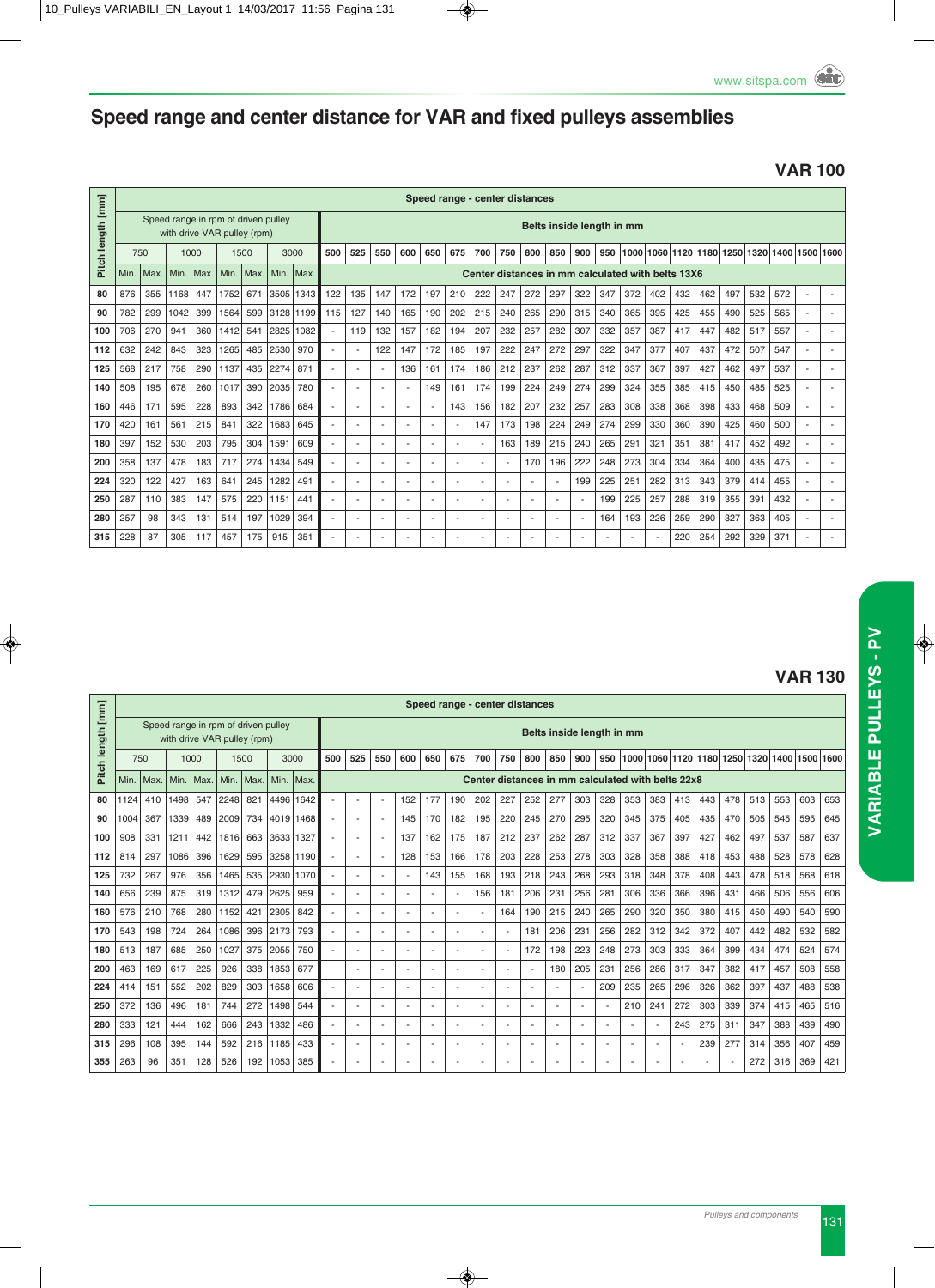#### **VAR 160**

|                   |      |      |      |      |                                                                    |      |      |            |                          |     |                          |     |                          |                          | Speed range - center distances |                          |                |                          |                                                    |     |      |                          |     |     |      |      |      |      |      |
|-------------------|------|------|------|------|--------------------------------------------------------------------|------|------|------------|--------------------------|-----|--------------------------|-----|--------------------------|--------------------------|--------------------------------|--------------------------|----------------|--------------------------|----------------------------------------------------|-----|------|--------------------------|-----|-----|------|------|------|------|------|
| Pitch length [mm] |      |      |      |      | Speed range in rpm of driven pulley<br>with drive VAR pulley (rpm) |      |      |            |                          |     |                          |     |                          |                          |                                |                          |                |                          | Belts inside length in mm                          |     |      |                          |     |     |      |      |      |      |      |
|                   | 750  |      |      | 1000 | 1500                                                               |      |      | 3000       | 500                      | 525 | 550                      | 600 | 650                      | 675                      | 700                            | 750                      | 800            | 850                      | 900                                                | 950 | 1000 | 1060 1120 1180           |     |     | 1250 | 1320 | 1400 | 1500 | 1600 |
|                   | Min. | Max. | Min. | Max. | Min.                                                               | Max. | Min. | <b>Max</b> |                          |     |                          |     |                          |                          |                                |                          |                |                          | Center distances in mm calculated with belts 28x10 |     |      |                          |     |     |      |      |      |      |      |
| 80                | 1384 | 535  | 1846 | 714  | 2769                                                               | 1071 |      | 5538 2143  | 131                      | 156 | 182                      | 207 | 233                      | 258                      | 283                            | 308                      | 334            | 364                      | 394                                                | 424 | 459  | 494                      | 534 | 584 | 634  | 685  | 735  | 835  |      |
| 90                | 1237 | 478  | 1649 | 638  | 2474                                                               | 957  | 4948 | 1915       |                          | 149 | 175                      | 200 | 226                      | 251                      | 276                            | 301                      | 326            | 356                      | 386                                                | 416 | 452  | 487                      | 527 | 577 | 627  | 677  | 727  | 827  |      |
| 100               | 1118 | 432  | 1490 | 577  | 2236                                                               | 865  | 4472 | 1731       |                          | 142 | 168                      | 193 | 218                      | 243                      | 269                            | 294                      | 319            | 349                      | 379                                                | 409 | 444  | 479                      | 519 | 569 | 619  | 669  | 719  | 819  |      |
| 112               | 1002 | 387  | 1336 | 517  | 2004                                                               | 775  | 4009 | 1551       | $\overline{\phantom{a}}$ | ٠   | 159                      | 184 | 209                      | 234                      | 260                            | 285                      | 310            | 340                      | 370                                                | 400 | 435  | 470                      | 510 | 560 | 610  | 660  | 710  | 810  |      |
| 125               | 901  | 348  | 1201 | 465  | 1802                                                               | 697  | 3605 | 1395       |                          | ٠   | ٠                        | 175 | 200                      | 225                      | 250                            | 2i5                      | 300            | 330                      | 360                                                | 390 | 425  | 460                      | 500 | 550 | 600  | 650  | 700  | 800  |      |
| 140               | 807  | 312  | 1076 | 416  | 1614                                                               | 624  | 3229 | 1249       | $\overline{a}$           |     |                          | ٠   | 188                      | 213                      | 238                            | 263                      | 288            | 318                      | 348                                                | 378 | 413  | 448                      | 488 | 538 | 588  | 638  | 688  | 788  |      |
| 160               | 708  | 274  | 945  | 365  | 1417                                                               | 548  | 2835 | 1097       | $\overline{\phantom{a}}$ | ٠   | ٠                        | ä,  |                          | 198                      | 223                            | 248                      | 273            | 303                      | 333                                                | 363 | 398  | 433                      | 473 | 523 | 573  | 623  | 673  | 773  |      |
| 170               | 668  | 258  | 890  | 344  | 1336                                                               | 517  | 2672 | 1034       | $\overline{\phantom{a}}$ |     |                          |     |                          | 190                      | 215                            | 240                      | 265            | 295                      | 325                                                | 355 | 390  | 425                      | 465 | 515 | 565  | 615  | 665  | 765  |      |
| 180               | 631  | 244  | 842  | 326  | 1263                                                               | 489  | 2526 | 978        | $\sim$                   | ٠   | $\overline{a}$           | ٠   | $\overline{\phantom{a}}$ | 181                      | 206                            | 231                      | 256            | 287                      | 317                                                | 347 | 382  | 417                      | 457 | 507 | 557  | 607  | 657  | 757  |      |
| 200               | 569  | 220  | 759  | 294  | 1139                                                               | 441  | 2279 | 882        | $\overline{\phantom{a}}$ |     | $\overline{\phantom{a}}$ | ٠   | $\overline{\phantom{a}}$ | $\overline{\phantom{a}}$ |                                | 215                      | 240            | 270                      | 300                                                | 330 | 365  | 400                      | 441 | 491 | 541  | 591  | 641  | 741  |      |
| 224               | 509  | 197  | 679  | 263  | 1019                                                               | 394  | 2039 | 789        | $\overline{\phantom{a}}$ | ٠   | ٠                        | ٠   | $\blacksquare$           | ٠                        |                                | $\overline{\phantom{a}}$ | 219            | 250                      | 270                                                | 310 | 345  | 381                      | 421 | 471 | 521  | 571  | 621  | 721  |      |
| 250               | 457  | 177  | 610  | 236  | 915                                                                | 354  | 1830 | 708        | $\overline{a}$           |     |                          |     | $\overline{\phantom{a}}$ | ٠                        |                                |                          |                | 227                      | 257                                                | 288 | 323  | 359                      | 399 | 449 | 499  | 550  | 600  | 700  |      |
| 280               | 409  | 158  | 545  | 211  | 818                                                                | 316  | 1636 | 633        | $\overline{\phantom{a}}$ | ٠   | ٠                        | ٠   | $\overline{a}$           | ٠                        |                                | ÷.                       |                | $\overline{\phantom{a}}$ | 229                                                | 250 | 296  | 332                      | 373 | 423 | 474  | 524  | 575  | 675  |      |
| 315               | 364  | 141  | 485  | 188  | 728                                                                | 282  | 1457 | 564        | $\overline{a}$           |     |                          |     | $\overline{a}$           |                          |                                | ÷.                       |                | $\overline{a}$           |                                                    | ٠   | 263  | 300                      | 341 | 392 | 443  | 494  | 545  | 646  |      |
| 355               | 323  | 125  | 431  | 167  | 647                                                                | 250  | 1294 | 501        | $\overline{\phantom{a}}$ | ٠   | $\overline{\phantom{a}}$ | ٠   | $\overline{a}$           | $\overline{a}$           |                                | ÷.                       | $\overline{a}$ | $\overline{a}$           |                                                    | ٠   |      | $\overline{\phantom{a}}$ | 302 | 355 | 407  | 458  | 509  | 611  |      |
| 400               | 287  | 111  | 383  | 148  | 575                                                                | 222  | 1150 | 445        |                          |     |                          |     |                          |                          |                                |                          |                |                          |                                                    |     |      |                          |     | 309 | 363  | 415  | 468  | 571  |      |

#### **VAR 190**

|                   |      |      |                                                                    |      |      |      |      |           |                          |                          |                          |                          | Speed range - center distances |                          |                          |                          |                          |                          |                           |     |                          |     |                                                    |                                              |     |     |     |     |     |
|-------------------|------|------|--------------------------------------------------------------------|------|------|------|------|-----------|--------------------------|--------------------------|--------------------------|--------------------------|--------------------------------|--------------------------|--------------------------|--------------------------|--------------------------|--------------------------|---------------------------|-----|--------------------------|-----|----------------------------------------------------|----------------------------------------------|-----|-----|-----|-----|-----|
| Pitch length [mm] |      |      | Speed range in rpm of driven pulley<br>with drive VAR pulley (rpm) |      |      |      |      |           |                          |                          |                          |                          |                                |                          |                          |                          |                          |                          | Belts inside length in mm |     |                          |     |                                                    |                                              |     |     |     |     |     |
|                   | 750  |      |                                                                    | 1000 |      | 1500 |      | 3000      | 500                      | 525                      | 550                      | 600                      | 650                            | 675                      | 700                      | 750                      | 800                      | 850                      | 900                       | 950 |                          |     |                                                    | 1000 1060 1120 1180 1250 1320 1400 1500 1600 |     |     |     |     |     |
|                   | Min. | Max. | Min.                                                               | Max. | Min. | Max. | Min. | Max.      |                          |                          |                          |                          |                                |                          |                          |                          |                          |                          |                           |     |                          |     | Center distances in mm calculated with belts 36x12 |                                              |     |     |     |     |     |
| 112               | 189  | 419  | 1586                                                               | 559  | 2379 | 838  | 4759 | 1677      |                          | $\overline{\phantom{a}}$ |                          |                          | 189                            | 214                      | 240                      | 265                      | 290                      | 320                      | 350                       | 380 | 416                      | 451 | 491                                                | 541                                          | 591 | 641 | 691 | 791 | 911 |
| 125               | 069  | 377  | 1426                                                               | 502  | 2139 | 754  | 4279 | 1508      |                          | $\overline{a}$           |                          | $\overline{a}$           | 180                            | 205                      | 230                      | 255                      | 280                      | 311                      | 341                       | 371 | 406                      | 441 | 481                                                | 531                                          | 581 | 631 | 681 | 781 | 901 |
| 140               | 958  | 337  | 1277                                                               | 450  | 1916 | 675  |      | 3833 1350 |                          | $\overline{\phantom{a}}$ |                          |                          |                                | 194                      | 219                      | 244                      | 269                      | 299                      | 329                       | 359 | 394                      | 429 | 470                                                | 520                                          | 570 | 620 | 670 | 770 | 890 |
| 160               | 841  | 296  | 1121                                                               | 395  | 1682 | 593  |      | 3365 1186 |                          | ۰.                       |                          |                          |                                | ٠                        | 204                      | 229                      | 254                      | 284                      | 314                       | 344 | 379                      | 414 | 454                                                | 504                                          | 554 | 604 | 654 | 754 | 874 |
| 170               | 793  | 279  | 1057                                                               | 372  | 1586 | 558  |      | 3172 1117 |                          | $\overline{a}$           |                          |                          |                                | $\overline{\phantom{a}}$ | 196                      | 221                      | 246                      | 276                      | 306                       | 336 | 371                      | 406 | 446                                                | 496                                          | 546 | 596 | 646 | 746 | 866 |
| 180               | 750  | 264  | 1000                                                               | 352  | 1500 | 528  |      | 3000 1057 |                          | ۰.                       |                          | $\overline{\phantom{a}}$ |                                | ٠                        |                          | 214                      | 239                      | 269                      | 299                       | 329 | 364                      | 399 | 439                                                | 489                                          | 539 | 589 | 639 | 739 | 859 |
| 200               | 676  | 238  | 901                                                                | 317  | 1352 | 476  | 2705 | 953       |                          | $\overline{a}$           |                          | $\overline{\phantom{a}}$ |                                | ٠                        |                          | $\overline{a}$           | 223                      | 253                      | 283                       | 313 | 348                      | 383 | 423                                                | 473                                          | 523 | 573 | 623 | 723 | 843 |
| 224               | 605  | 213  | 806                                                                | 284  | 1210 | 426  | 2420 | 853       | ٠                        | $\overline{\phantom{a}}$ | $\overline{\phantom{a}}$ | $\overline{a}$           |                                | $\overline{\phantom{a}}$ |                          | $\overline{\phantom{a}}$ |                          | 233                      | 263                       | 293 | 328                      | 363 | 403                                                | 453                                          | 504 | 554 | 604 | 704 | 824 |
| 250               | 543  | 191  | 724                                                                | 255  | 1086 | 382  | 2173 | 765       | ٠                        | $\overline{\phantom{a}}$ |                          | $\overline{\phantom{a}}$ |                                | ٠                        |                          | $\overline{\phantom{a}}$ | ٠                        | $\overline{\phantom{a}}$ | 241                       | 271 | 307                      | 342 | 382                                                | 432                                          | 482 | 532 | 583 | 683 | 803 |
| 280               | 485  | 171  | 647                                                                | 228  | 971  | 342  | 1943 | 684       | $\overline{\phantom{a}}$ | $\overline{a}$           | $\overline{\phantom{a}}$ | $\overline{a}$           |                                | $\overline{\phantom{a}}$ | $\overline{\phantom{a}}$ | $\overline{\phantom{a}}$ | $\overline{\phantom{a}}$ | $\overline{\phantom{a}}$ | $\overline{a}$            | 245 | 281                      | 316 | 357                                                | 407                                          | 457 | 508 | 558 | 658 | 778 |
| 315               | 432  | 152  | 576                                                                | 203  | 865  | 304  | 1730 | 609       |                          | $\overline{\phantom{a}}$ |                          |                          |                                | ٠                        |                          | $\blacksquare$           |                          | ٠                        | ٠                         | ٠   | $\overline{\phantom{a}}$ |     | 326                                                | 376                                          | 427 | 478 | 528 | 629 | 749 |
| 355               | 384  | 135  | 512                                                                | 180  | 768  | 270  | 1537 | 541       |                          |                          |                          |                          |                                |                          |                          | ٠.                       |                          |                          |                           |     | и,                       |     | 288                                                | 340                                          | 391 | 442 | 493 | 595 | 716 |
| 400               | 341  | 120  | 455                                                                | 160  | 683  | 240  | 1366 | 481       |                          | ۰.                       |                          |                          |                                | ٠                        |                          | $\overline{\phantom{a}}$ |                          | ٠                        |                           |     | ٠.                       |     | ٠                                                  |                                              | 348 | 401 | 452 | 555 | 677 |
| 450               | 303  | 107  | 405                                                                | 142  | 607  | 214  | 1215 | 428       |                          |                          |                          |                          |                                | ٠                        |                          |                          |                          |                          |                           |     | ٠.                       |     |                                                    |                                              |     | 351 | 404 | 509 | 632 |